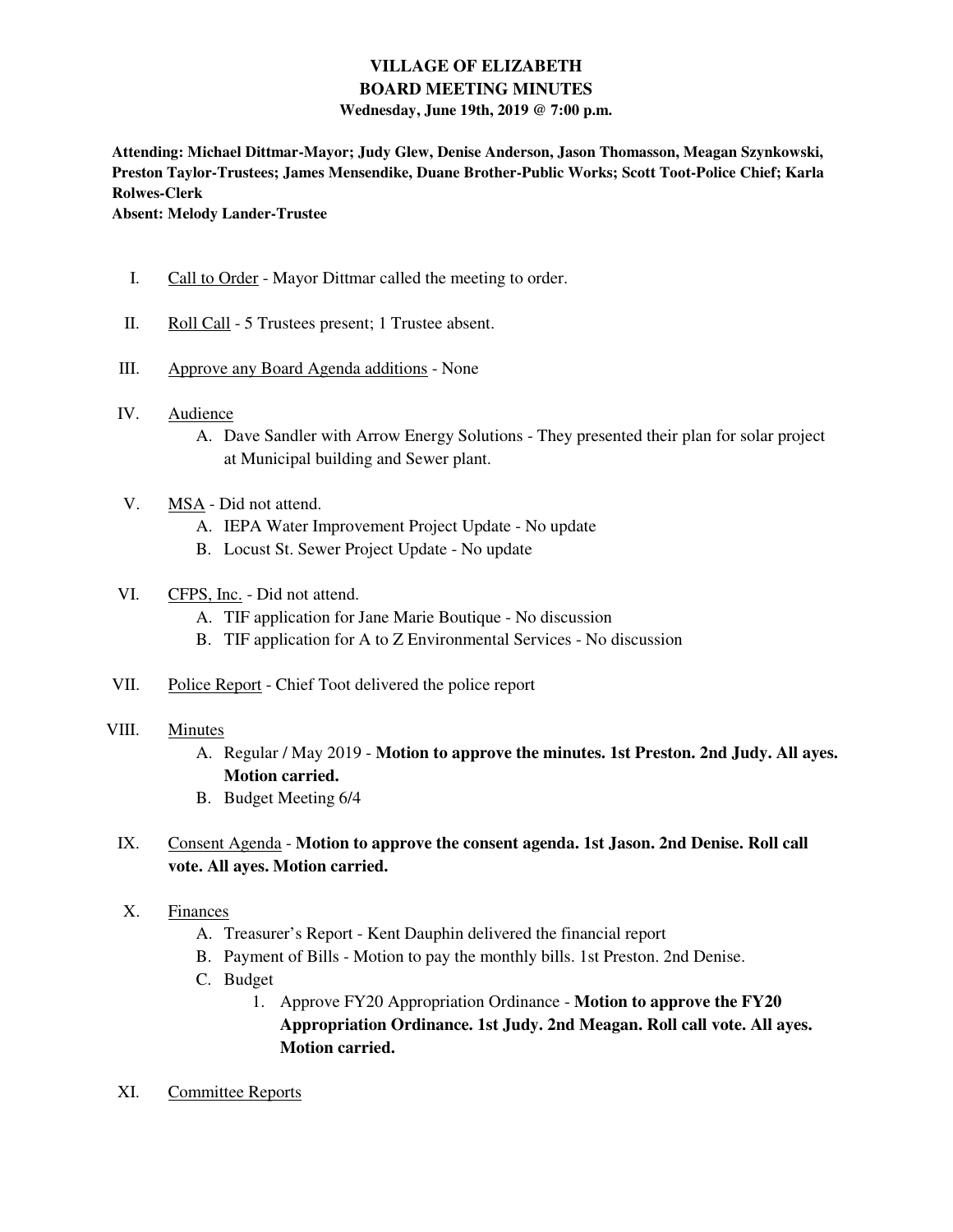- A. Public Works *(See minutes)*
- B. Administrative *(See minutes)*
- C. Economic Development

## XII. Attorney Comments

- A. Discussion and possible action regarding a vending machine ordinance **Motion to approve the ordinance (2019-0619B) 1st Preston. 2nd Meagan. Roll call vote. All ayes. Motion carried.**
- B. Discussion and possible action regarding a heavy equipment on sidewalks ordinance **Motion to approve ordinance (2019-0619C) 1st Judy. 2nd Denise. Roll call vote. All ayes. Motion carried.**
- C. Discussion and possible action on ordinance allowing chickens in town Due to the length and detail of this ordinance, it was referred to the Admin committee to give trustees time to review it all thoroughly.
- D. Discussion on implementing a noise ordinance for residential and downtown areas Due to the length and detail of this ordinance it was referred to the Public Works committee go give trustees time to review it and determine times/details that will apply.
- E. Continued discussion on our current contract with IDOT for Hwy 20 maintenance and repairs - Attorney Kurt submitted a letter to IDOT stating the Village's desire to get out of the contract but to date no response received.

### XIII. Old Business *(Other than Committee Mtg Minutes/Consent Agenda)*

- A. Radio copy ideas for Freedom Fest Used the recommendation from the Radio Station
- B. Pre-Annexation agreement between the Village of Elizabeth and Craig & Tara Ketelsen No action taken.
- C. Solar updates Mayor Dittmar met with Jo Carroll CEO, Mike Casper regarding the situation with PPA's. Mike informed the Mayor that they were just approved by Dairyland for a 5 acre solar farm. For now, going to continue gathering more information. Possibly considering getting a consultant from Jo Carroll to help with determining what will best fit our needs.
- D. Potter bench donation Family wants this to be placed in Terrapin Park also. Karla can place the order.
- XIV. New Business *(Other than Committee Mtg Minutes/Consent Agenda)*
	- A. Approve MFT Resolution **Motion to approve the resolution for up to \$50,000. 1st Preston. 2nd Judy. Roll call vote. All ayes. Motion carried.**
	- B. Approve Fair Parade Resolution **Motion to approve the resolution. 1st Judy. 2nd Denise. All ayes. Motion carried.**
	- C. Discussion and possible action regarding prevailing wage per Statute we no longer have to do this. No action taken.
	- D. Class G liquor license Referred to Admin committee
	- E. Coordinate a "Census Committee" for training session (set a date) Tentative date set for July 9th at 9:00. Karla will submit letter of request to Census Regional office.